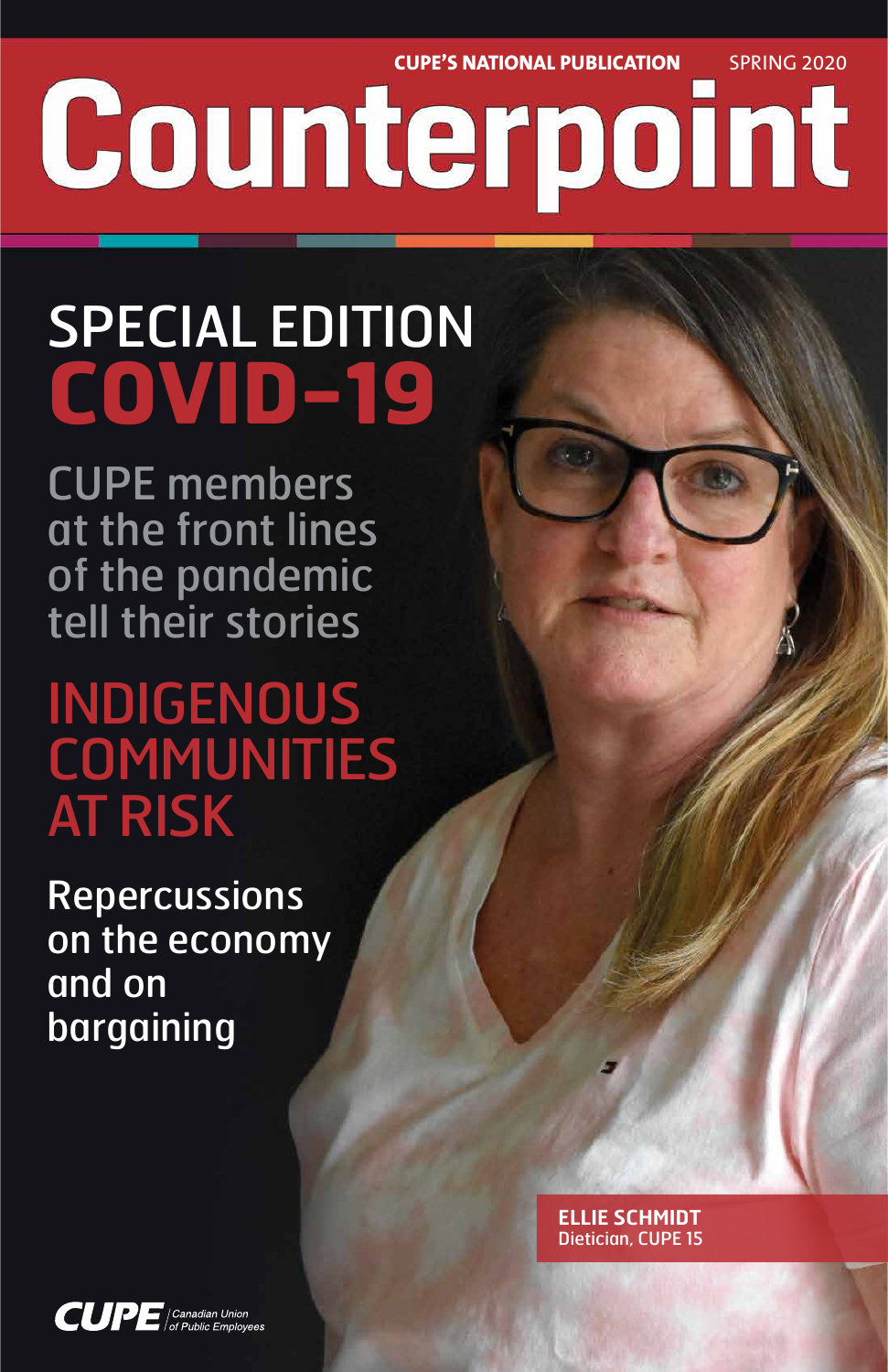*Across Canada, communities are fighting the COVID-19 pandemic on many fronts. This new situation has exposed deep inequities in our society, including for Indigenous peoples. Chronic underfunding of services and infrastructure in Indigenous communities threatens to turn the COVID-19 crisis into a disaster.* 

Across Canada, provinces have declared states of emergency and are preparing for the worst. The federal government has announced over \$107 billion in aid to support individual Canadians and boost the economy. Within that amount, only \$305 million has been earmarked to support Indigenous communities. While some Indigenous leaders welcomed the announcement, others were concerned the amount is just a fraction of what is needed.

On March 24, Perry Bellegarde, National Chief of the Assembly of First Nations, declared a state

of emergency over COVID-19. The declaration recognizes that federal, provincial, and territorial governments have not adequately addressed the needs of Indigenous communities and calls for more resources and support.

If nothing changes, COVID-19 is a disaster waiting to happen. Indigenous communities across Canada fear the worst across all measures of health. That is compounded by a history of Indigenous communities struggling with housing shortages, lack of access to adequate health care, and boil water advisories.

> Federal, provincial, and territorial governments must make a greater commitment to Indigenous communities, and work towards lessening the impact COVID-19 will have on our most vulnerable to ensure that history does not repeat itself. ■ **Dana Wesley**

**The Public Health Agency of Canada says the best ways to prevent the spread of COVID-19 are physical distancing and hand washing. This is almost impossible for Indigenous peoples who are living in communities with overcrowded housing and no clean water.**

Previous pandemics have hit Indigenous communities the hardest in Canada. In 2009, H1N1 rapidly spread across the globe and did not spare Indigenous communities in Canada. Indigenous leaders called on governments for support, only to be met with bureaucratic delays.

During the H1N1 pandemic, Indigenous peoples in Canada were more likely to be infected, require hospitalization, and suffer from critical illness compared to non-Indigenous Canadians. Several First Nations in northern Manitoba requested medical equipment and support from Health Canada and were sent body bags. Health Canada apologized, but the message Indigenous communities got was that they could not depend on Canada to support them in a crisis.

The federal government is now telling Indigenous communities to update their emergency pandemic plans and prepare for cases of COVID-19. Marc Miller, minister of Indigenous Services, has said "this is not a question of if—it's a question of when" the virus will make its way to Indigenous communities.

In a matter of a few weeks, Canada has quickly made huge strides to acknowledge the seriousness of the COVID-19 pandemic, but it remains unclear what lessons Ottawa has learned since the H1N1 pandemic, when it comes to Indigenous communities.

**2 CUPE COUNTERPOINT** SPRING 2020

*"We do what we have to in order to protect ourselves, but we're convinced that information is essential during these times of crisis." Bryan Chauveau, writer, editor and CUPE 687 member, p. 5*

### **HE SAID**

Union-printed on 50% recycled, 30% post-consumer waste, elemental chlorine-free paper, certified by the Forest Stewardship Council.





ISSN print 1920-2857 ISSN online 1920-2865

Counterpoint is published by the Canadian Union of Public Employees. Address all letters to the editor to: comm@cupe.ca

Publications Mail Agreement Number 40005741

Return undeliverable Canadian addresses to: CUPE Communications, 1375 St. Laurent Blvd. Ottawa, ON, K1G 0Z7

Visit CUPE's website at cupe.ca or contact us at cupemail@cupe.ca

**Managing Editor** Rosane Doré Lefebvre

**Communications Director** Karine Fortin

**Graphic Designer** Jocelyn Renaud

**Editorial Assistants** Manon Lajoie • Céline Carré • Vicky Allard

**Contributors** Dana Wesley • Daniel Gawthrop • Kevin Wilson • Lisa Djevahirjian • Pierre Ducasse • Ronald Boisrond

**CANADIAN UNION OF PUBLIC EMPLOYEES NATIONAL EXECUTIVE BOARD**

**National President** Mark Hancock

**National Secretary-Treasurer** Charles Fleury

**General Vice-Presidents** Sherry Hillier • Denis Bolduc • Fred Hahn • Judy Henley • Paul Faoro

#### **Regional Vice-Presidents** Ernest Green / Newfoundland & Labrador • Nan McFadgen / Nova Scotia • Brien Watson / New Brunswick • Leonard Gallant / Prince Edward

Island • Benoît Bouchard, Patrick Gloutney / Quebec • Michael Hurley, Candace Rennick / Ontario • Bryan Keith / Northern Ontario • Gord Delbridge / Manitoba • Kent Peterson / Saskatchewan • Rory Gill / Alberta • Trevor Davies, Barb Nederpel / British Columbia

**Diversity Vice-Presidents** Yolanda McClean • Debra Merrier

**CUPE'S NATIONAL PUBLICATION** SPRING 2020

### Counterpoint

### **Critical needs for Indigenous communities**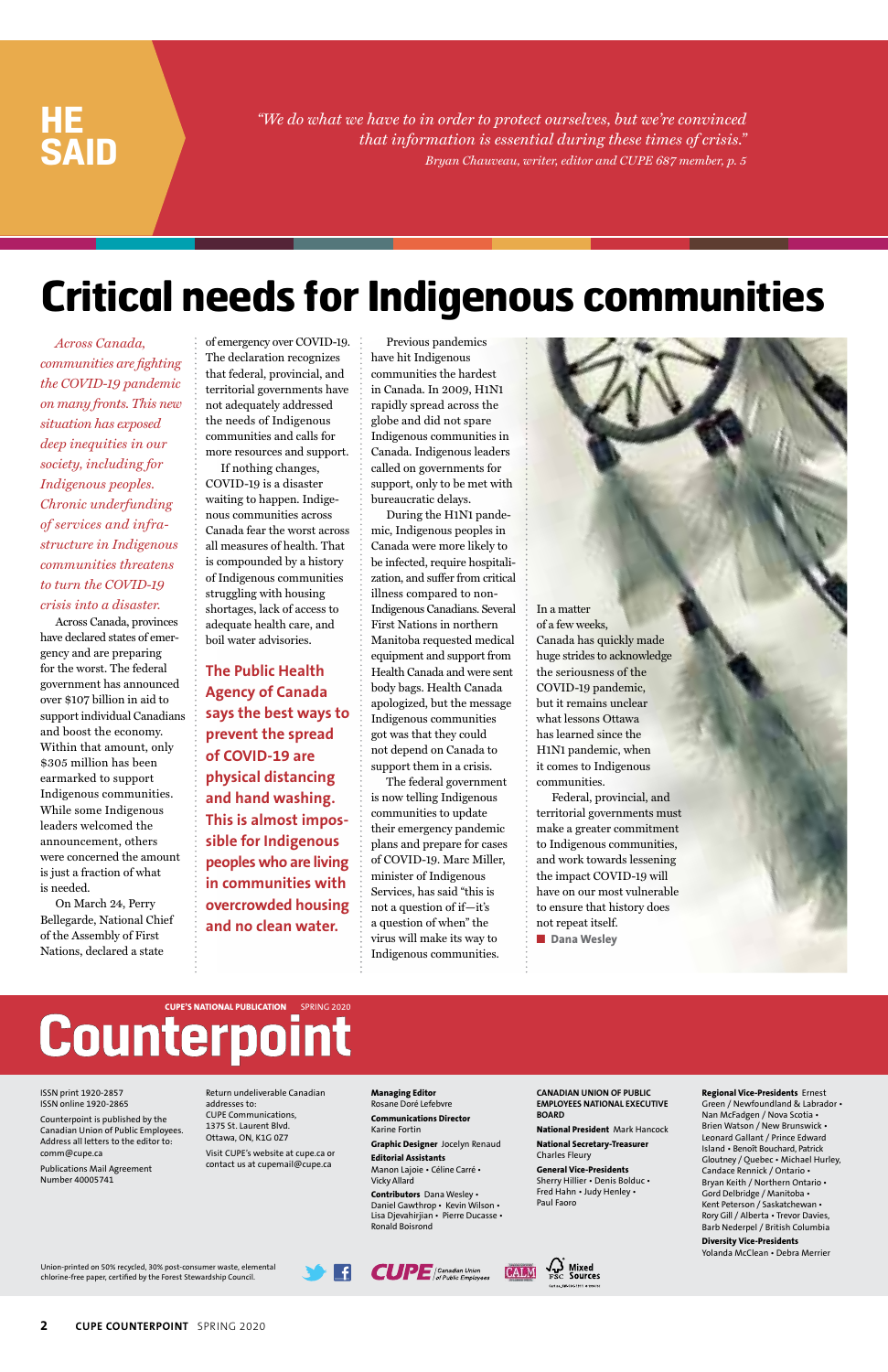### **NATIONAL PRESIDENT** MARK HANCOCK

*For most Canadians, the COVID-19 pandemic is an extraordinary crisis, in which the call for social distancing has posed unsettling challenges to daily routines. But for vulnerable residents of Vancouver's Downtown Eastside (DTES), where crisis is an every-day reality, self-isolation is potentially deadly if there's no place to go and no food to eat.* 

It's a problem community health workers, like CUPE 15 member Ellie Schmidt, have to tackle.

Schmidt, a 20-year veteran of frontline health

care delivery in the DTES, is a registered dietician with Vancouver Coastal Health. Assigned to three primary care clinics in the area, she works with the most marginalized population in Canada as part of a team that also includes doctors, nurses and nurse practitioners, community outreach support workers, social workers, pharmacists, respiratory therapists, mental health specialists and addiction counsellors.

"We work with clients wherever they are and in whatever way they can accept our services," says Schmidt, noting that she not only works in the clinic, but also visits clients at their single-room-occupancy hotels, on the streets or in the parks.

"The clients I see in the Downtown Eastside often have complex medical needs. They're living with multiple chronic health problems such as HIV, Hep C, cardiovascular disease, COPD, or diabetes, to name a few."

"Add to that substance use and mental health diagnosis, homelessness or deplorable living conditions and poverty, and it's clear that providing nutritional health education in these circumstances is certainly not learned from a textbook", added Schmidt.

With the outbreak of COVID-19, Schmidt and her health care colleagues have had to keep the contact with their clients to a minimum.

"As health care workers, we're trying to protect the community of the Downtown Eastside from us. We're the ones who are more likely to be bringing it into the neighbourhood."

The COVID-19 pandemic is one of the most<br>thaotic times any of us have experienced.<br>This crisis has put many of our jobs on the<br>It has created untold amounts of stress inside and chaotic times any of us have experienced. This crisis has put many of our jobs on the line. It has created untold amounts of stress inside and outside of the workplace. And it's created a lot of uncertainty about what the coming weeks and months hold, and what our world will look like on the other side of this great challenge.

If there is one thing I do know, it's that we will face this challenge together.

The first challenge Schmidt has had to address is food access. With the Provincial Health Officer closing all cafés and restaurants, the low-cost meals that her clients normally rely on are no longer available. Nor are the programs that normally offer free meals for hundreds of people at a time.

"On March 16, [the pandemic] hit us front and centre, and we started changing the way we work. For me personally, I spent that week basically working with all the clinics to develop emergency food bags."

Connecting with community partners, Schmidt and her health care team were able to set up an online source of information on where and when clients can get take-out meals. The result was a map to food in the DTES, which the health care team prints out and distributes throughout the

community. "With an awful lot of help from an awful lot of people, there's now a system in place for community members to find out

where they can get a meal, where they can go and safely consume drugs, and where they can find handwashing stations," she says.

The biggest challenge, however, remains the social distancing imperative.

"When we're doing clinical assessments and a client has significant COVID-19 symptoms, whether the directive is to test them or not, we need to try to get our clients to self-isolate. Right now, our biggest challenge is trying to figure out how to isolate people who don't have homes. But we've always had to work out-

side the box, so that is nothing new for us," says Schmidt. ■ **Daniel** 

 **Gawthrop**



**Thank you**

CUPE has always been there for our members, and that has not changed. Throughout this period, you can trust that CUPE is still here, fighting for you.

We joined with our allies to lobby the federal government for immediate measures to support workers during this pandemic – whether they belong to our union or not. And we will continue, always, to advocate for workers' rights.

We are working night and day to make sure employers treat workers with respect.

And from coast to coast to coast, we are putting pressure on employers and governments at all levels to protect your jobs, and the important work that you do.



It has been a difficult few weeks, and the weeks and months ahead will continue to push us all to our limits. But I know CUPE members across Canada will continue to show strength in the face of adversity, like we always do.

I know we will continue to prove the importance of strong, well-funded public services.

And I know we will continue to show the country the unmatched commitment and dedication of our members to their communities, even in the most difficult and uncertain times. Our members are the heroes fighting on the front lines of this crisis.

I want to thank each and every one of our 700,000 members for soldiering through this crisis with strength and determination. You have done our union and our whole country proud.

**MARK HANCOCK ONLINE 3** twitter.com/MarkHancockCUPE

#### PROFILE ELLIE SCHMIDT

## Helping the most vulnerable

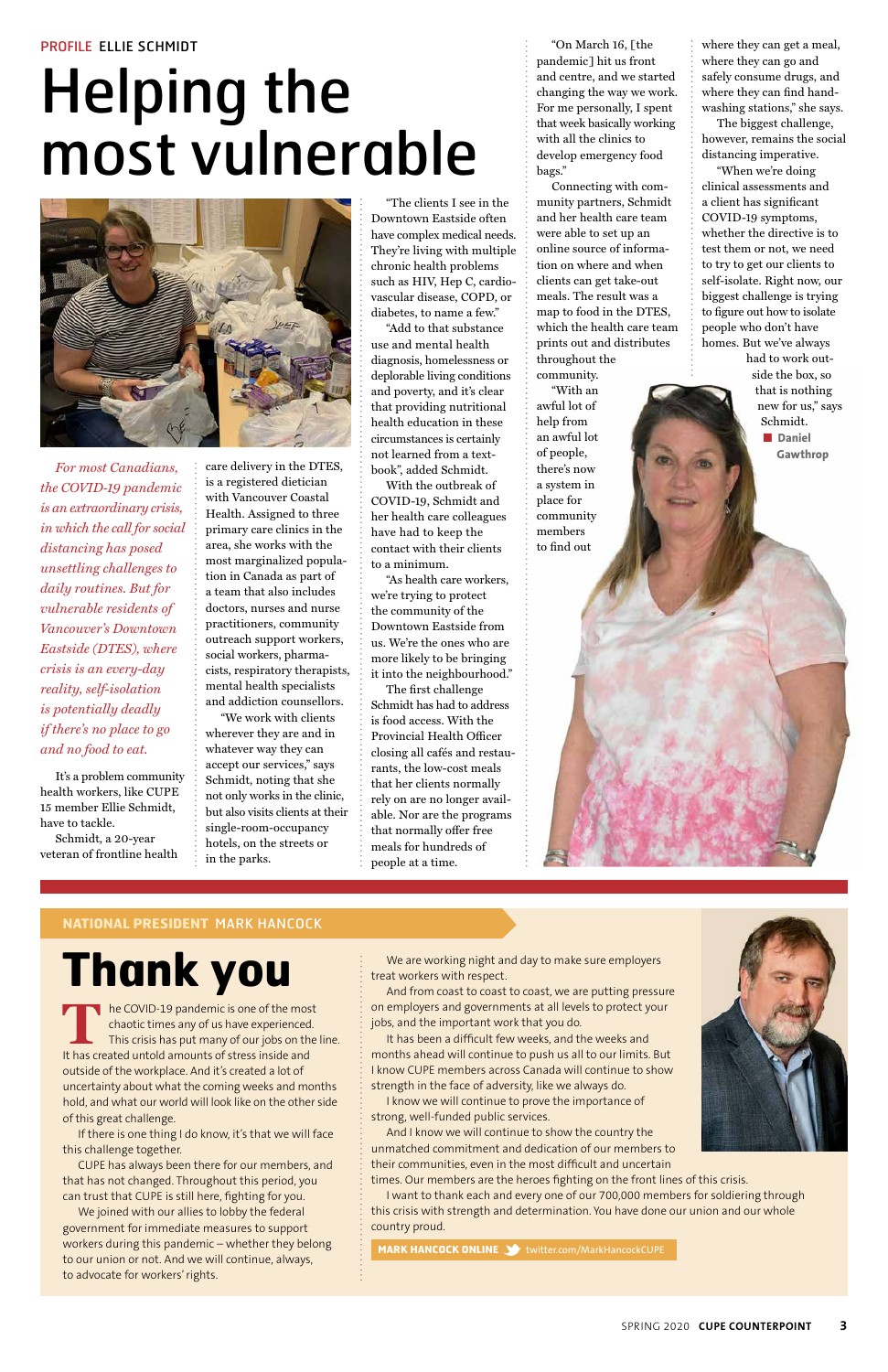

# **ON THE FRONTLINES OF A PANDEMIC: CUPE MEMBERS SHARE THEIR STORIES**

Illet a mormal times, flight attendants and other airline workers are a familiar and welcome sight, n normal times, flight attendants and other airline workers are a helping travellers get to their destinations safely and comfortably.

#### **These times are anything but normal.**

Airline workers found themselves on the very front lines of the COVID-19 pandemic, virtually from the beginning, transforming overnight from 'customer service ambassadors' to guardians and life savers, as the Coronavirus began ravaging one country after another.

"As far as we're concerned, we're on the front lines of this and have been from the very beginning," said Christina (not her real name), a flight attendant for Air Canada's main line. Christina is a veteran

flight attendant. She was working during the 9/11 terrorist attacks, and during H1N1, the most recent flu outbreak.

"This is all deja-vu for me," she said.

In the early days of the Coronavirus outbreak, Christina found herself flying several times in and out of an early North

American hot spot. Almost overnight, she and her colleagues found themselves dangerously exposed, without clear guidelines from governments and their employer, and with little personal protective equipment.

It is in this environment that Christina and all of her Air Canada Component colleagues found themselves on the front lines of defence against a highly contagious viral outbreak.

> "We are so proud of them, and so committed to doing everything we can to help and support flight attendants … on a very basic level, we understand how difficult this is," said Mitchell. "As an executive, we have never felt more unified with our members. They need our support and we are doing everything in our power to help them," she added. ■ **Kevin Wilson**

On one of the last flights in this particular cycle, a passenger in transit from hard-hit Italy boarded the flight and complained of feeling unwell, demonstrating symptoms of COVID-19. "He clears customs with no checks and balances, then gets to the aircraft complaining of feeling ill and we're the first line of defence. You have to switch to a different mode and put on your safety hat," said Christina.

After consulting with the flight captain, Christina and her fellow flight attendants made the decision to keep the passenger off the flight.

"The paramedics came, fully suited up in gloves, gowns and masks. It was a very scary and disruptive situation just before a flight, and I thought to myself we're going to be seeing this more and more," she said.

From this moment, it was clear to Christina that she and her colleagues were going to wear many different hats to ensure both personal and passenger safety.

In the ensuing weeks, Christina and her colleagues were caught up in a whirlwind of activities, as travellers

raced to get themselves home before nations closed their borders. Now, they face more uncertainty as COVID-19 plunges the global economy into a recession.

**4 CUPE COUNTERPOINT** SPRING 2020

### "This is going to be far more impactful than 9/11 for our industry," said Christina.

Commercial air travel has ground to a virtual standstill. There is no immunity from layoffs.

"Despite all the uncertainty, fear and upheaval, airline workers like Christina have consistently demonstrated their skills and professionalism", said Theresa Mitchell, vice-president of the Air Canada Component of CUPE.

From flight attendant to medical officer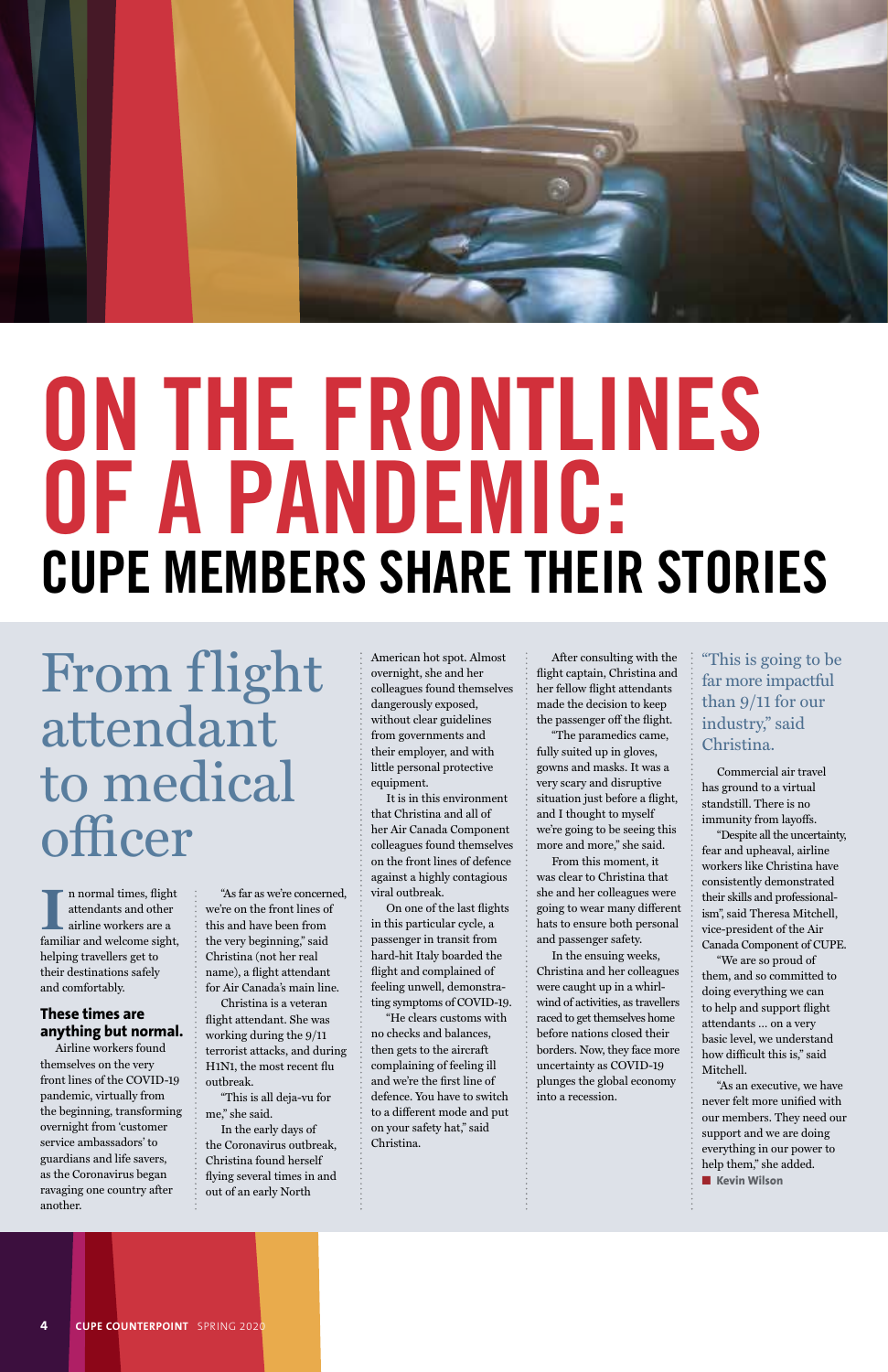this daily press<br>
conference last<br>
March 23, Queb<br>
Premier François Legault conference last March 23, Quebec declared what many have known for a long time – journalism is an essential service.

Never has it been so difficult to work as a journalist, but never has it been so important. In spite of the unprecedented health crisis caused by the COVID-19 virus, CUPE members must continue doing their invaluable work either at the office or, at times,

#### from home.

Raquel Fletcher, normally a Global Television correspondent at the Quebec National Assembly, is now working from home. She turned her bedroom into an office, and her living room into a studio.

"The first few days were rather difficult, because several technical problems had to be ironed out. How was I going to work with my cameraman/editor remotely? How was I going to have good sound quality to record my voice? How



was I going to conduct all these necessary interviews over the phone? But despite the odds, we managed to do it," explained Raquel Fletcher.

According to her, the key to success during these chaotic times is the incredible collaboration between colleagues, politicians, commentators and even journalists from other media organizations.

"Not too long ago, all of us were working side by side at the National Assembly Press Gallery. We're attempting to recreate this camaraderie, while maintaining the critical mind that is a must in our profession," added Fletcher. Bryan Chauveau is a writer/editor and at times the Bureau Chief at LCN, a 24-hour news network in Quebec. Although his building is virtually empty, not all employees can work from home. Some of them, including him, have to come into the studio. "It's almost impossible to do studio work at home, so we changed the way

we produce news to reduce the probability of contamination," said Chauveau.

Historically, newsrooms have been hives of employees searching for, gathering, editing and releasing news. Today, they have undergone a total metamorphosis, and flitting around from one place to another is now forbidden.

 "Reporters in the field are no longer in direct contact with us. Their offices have been moved to another floor. They have poles that keep them apart from their interviewees. Our office spaces are cleaned several times per shift, and we physically keep our distance. In short, we do what we have to in order to protect ourselves, but we're convinced that information is essential during these times of crisis."



■ **Lisa Djevahirjian**



### Journalism: an essential service

Raquel Fletcher working from home

#### Bryan Chauveau in studio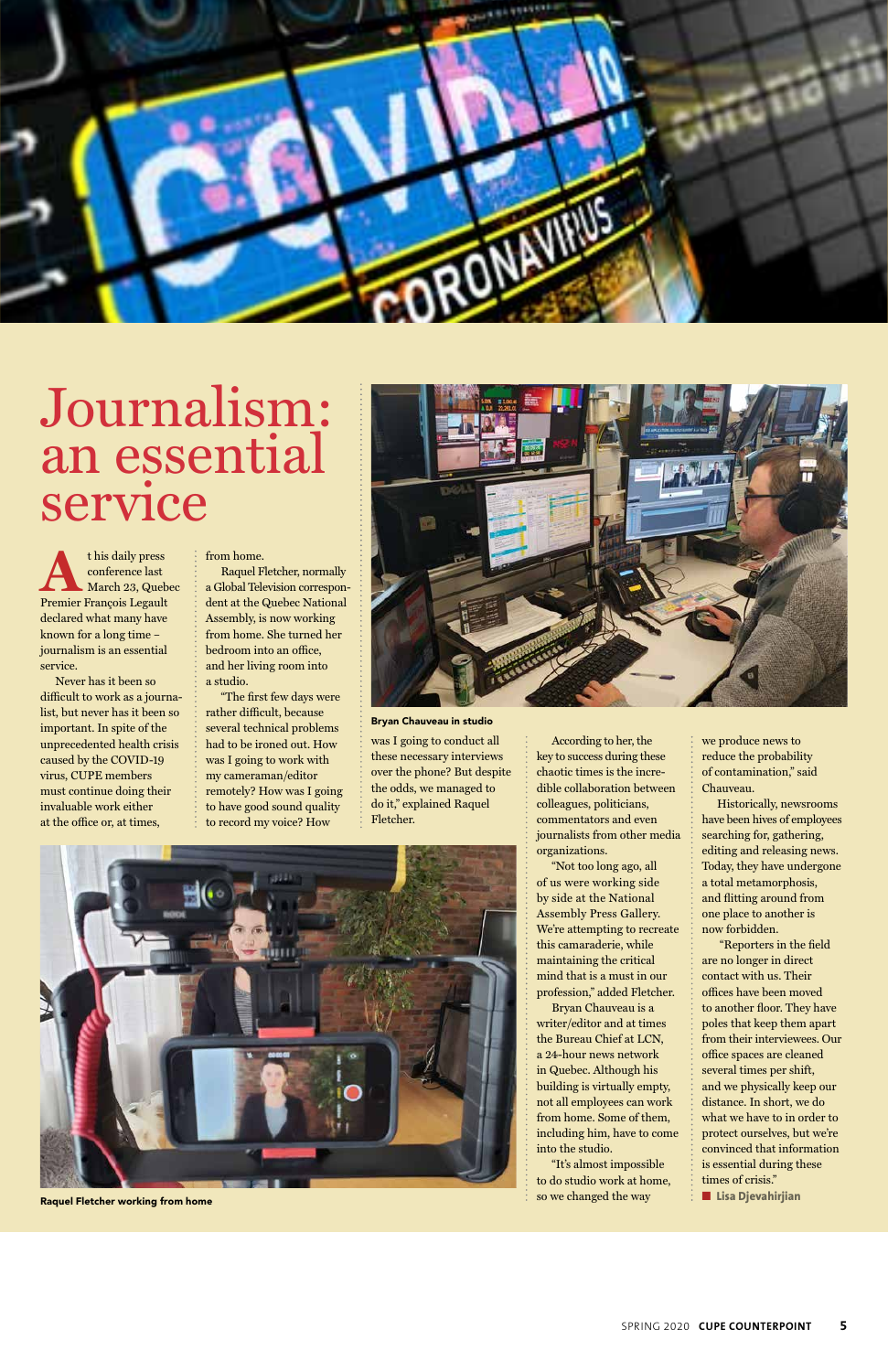*Angella MacEwen is CUPE's senior economist. Focusing on the impacts of the economy and social policy on workers, she shares with us her thoughts about the repercussions the pandemic will have on collective bargaining and the economy.*

**At the time of this interview, we are still in the pandemic crisis. We have not yet experienced all its repercussions. How do you think this event will impact the economy in the short and medium term?**

The immediate impact has been intense. About one million workers were unemployed before the COVID-19. In the first week of Canada's effort to slow the spread, at least another one million workers applied for Employment Insurance – and we will likely see more layoffs throughout April. Unemployment is estimated to triple.

Economists think that we are already in a recession, and because we don't know how long public health measures will be in place, we don't know how long it will last. The record low price of oil is going to make the recession worse for oilproducing provinces. The policies that the federal government is putting into place are meant to bridge workers and businesses through this crisis. The stronger that bridge is, the faster the recovery will be once the pandemic passes. Interest rates in Canada and the United States have been cut to 0.25 per cent, and many central banks are

taking action to support the economy to prevent the kind of fiscal crisis we saw in 2008. Lower interest rates mean that federal and provincial governments can borrow at record low costs. The benefit of government spending to support the economy now will pay off in the medium and long term.

#### **What about bargaining? What will the challenges be and how do we prepare?**

Many provinces were already pursuing wage restraints. The pandemic response means that provincial governments will have less revenue coming in and have increased spending requirements, so we should expect that to continue.

This pandemic has affected different sectors in drastically different ways, from airlines to child care workers. Each sector will probably have some important lessons learned that they can bring forward

into their next round of bargaining. This will include language around job protections and wage supports if workers have to quarantine; health and safety protections for workers; and plans for bringing shuttered public services back online.

## Economy, bargaining and the vital role **An interview with CUPE economist, Of public services and an interview with CUPE economist, Of public services**

Pensions are another issue. The stock market has declined dramatically, and interest rates are at record lows. Workers that don't have defined benefit pension plans may be faced with the prospect of postponing retirement, as we saw after the 2008 financial crisis. Defined benefit pension plans will be under strain again to be sure, but in the long run, our economy should recover, and pension plans along with them. So, stepping up to fiercely defend our pensions will be key.

#### **What should we learn from this crisis?**

We have been reminded of the importance of public sector workers. We miss our librarians and recreation workers, but we also realize how much we rely on child care workers and education assistants, cleaners, hospital and long-term care workers, social workers, energy workers, and transit workers. And I know I'm missing many! We also need to talk about the risks that low-wage workers (like grocery store workers and delivery people) are being asked to take, and recognize the importance of their work even after the pandemic passes.

The pandemic has also highlighted inequality in our society. For instance, higher wage workers are more likely to have paid sick leave and the ability to work from home. For low-wage workers, that is much less likely. Precarious workers have become more precarious, as the first people to be laid off were temporary, part-time and contract workers.

We have also seen that we are not prepared enough for this kind of situation. We don't have enough masks for all health care workers, let alone other workers who must keep working. We don't have income support programs in place that can respond quickly to large numbers of people who need financial support. We have to be better prepared for other crises that we have yet to face.

I want to emphasize again how important and valuable the public sector and public sector workers are in times of crisis like this. These are the workers who take care of us, who keep the lights on, who keep the water running, and who clean our schools and hospitals for those who have to keep working. When we get through the pandemic, these are the workers who will be so valuable in returning our communities to a healthy and more equitable future.

■ **Pierre Ducasse**



### **Tabletalk**



CUPE economist, Angella MacEwen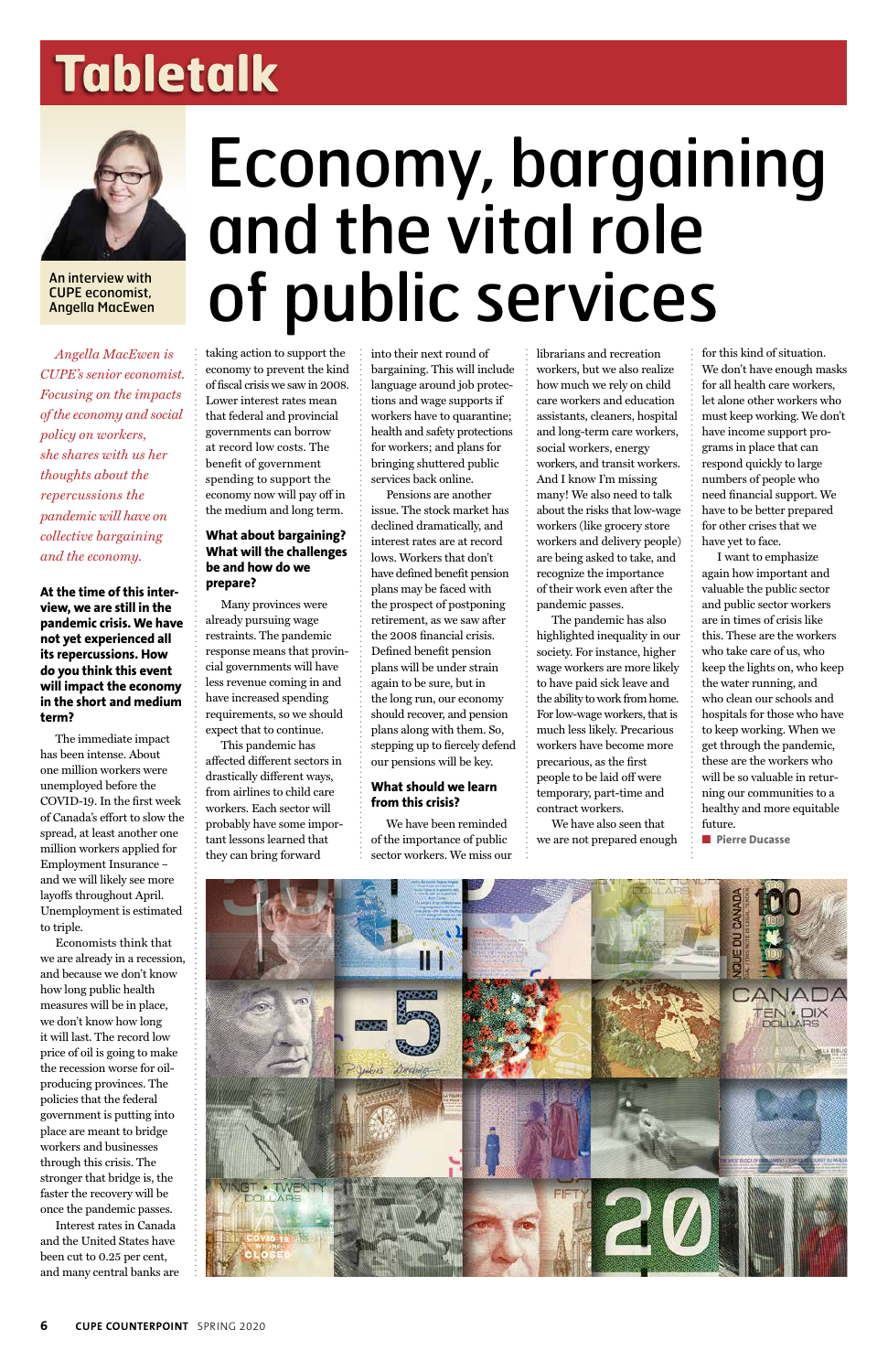### **NATIONAL SECRETARY-TREASURER** CHARLES FLEURY

technical and clerical staff continue their work, making sure the phone lines remain open and mail is monitored.

We are also implementing internal administrative measures



to help chartered organizations. We are extending the deadlines for current cost-shared campaigns, and we negotiated extended deadlines for trustees' reports, so that bonding insurance can continue.

At the same time, CUPE is working on a revised budget to make sure we are fully back on track when this crisis is over.

To maintain our revenues stream, we will make sure employers understand that dues deductions must continue as usual. For our union to stay strong, we also need our local financial

solidarity more than ever. Therefore, for the benefits of all our members, per capita payments remain mandatory. I know we can count on you because in CUPE, we always have each other's back.

Ike all governments, employers and other<br>organisations, all levels of CUPE will be hit<br>the financial impacts of the COVID-19 par<br>Fortunately at the national level CUPE's financial s organisations, all levels of CUPE will be hit by the financial impacts of the COVID-19 pandemic. Fortunately, at the national level, CUPE's financial situation is still solid and allows us to continue the important work we do for our 700,000 members across the country.

> In closing, I want to thank each and every one of you who continue to take an active role in our union, and those who are on the front lines of the crisis caring for the sick, operating our transportation systems and making sure our public services continue to support our communities.

espite the general<br>by the spread of<br>COVID-10, thousands of commotion caused by the spread of COVID-19, thousands of CUPE members are continuing to provide essential services to the public, even at the risk of endangering their health and that of their family members.

Solidarity!

**CHARLES FLEURY ONLINE** twitter.com/CUPENatSec

### **CUPE's services to members maintained despite impact of COVID-19**

Despite the extreme difficulties we are all facing, CUPE is here to support all chartered organizations and their members during these difficult times. We still offer critical support services such as: servicing, legal, communications, health and safety, worker's compensation, job evaluation, research, human rights, organizing and education, all provided remotely by our dedicated staff. Our administrative,

In Quebec, unions in the municipal sector quickly came to an agreement with cities and towns to negotiate flexibility in their collective agreements. Answering urgent requirements, providing essential services such as garbage collection, and ensuring that critical infrastructures like water and wastewater treatment plants were the focus of all parties.

Some blue-collar workers decided to volunteer to help food distribution organizations, such as Moisson Montréal. Many communitybased organizations are contending with a severe lack of volunteers these days.

The authorities are going that extra mile to protect the homeless, a clientele that is particularly vulnerable at this time, especially since one of them who had gone

to the Old Brewery Mission tested positive for COVID-19.

At the Complexe Guy-Favreau and the YMCA in downtown Montreal, Bruno Loiselle and about 20 of his blue-collar colleagues have been transporting beds and setting up equipment. Both locations have been designated as temporary accommodation centres and will be welcoming numerous homeless persons from across the city.

"I personally take a measure of pride in helping our citizens. A city is a local government, and its employees are essential, especially during crisis situations such as the one we're going through. We're aware that there are people worse off than we are with all of this upheaval," said Bruno Loiselle.

Blue-collar workers on the island of Montreal will continue to work throughout this pandemic to help the city provide emergency services to citizens, while at the same time following public health and safety directives very carefully.

■ **Ronald Boisrond** 



### **BLUE-COLLAR WORKERS ON MONTREAL ISLAND ARE DOING THEIR SHARE**

Bruno Loiselle and his blue-collar colleagues helping build a temporary shelter in Montreal